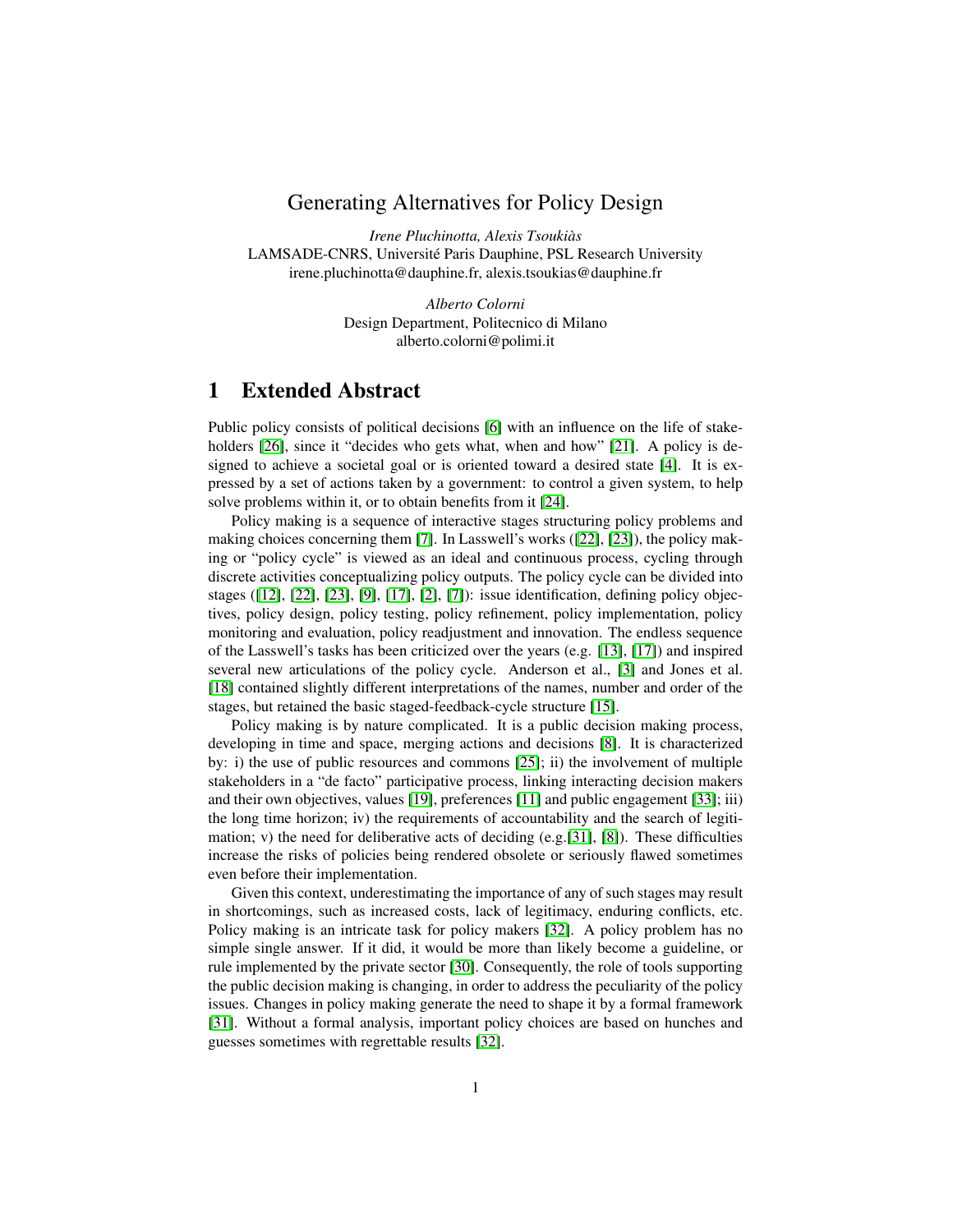Policy makers create policy alternatives [\[14\]](#page-3-11), producing multiple consequences that are far-reaching yet difficult to anticipate, and differently perceived and valued by diverse stakeholders [\[32\]](#page-4-2). Policy alternatives sometimes fail to meet their purposes of solving public problems, and supporting democratic institutions [\[29\]](#page-4-4).

In the policy cycle, policy design represents a crucial phase since it has a preponderant impact on the quality of the policy alternatives being considered. Lasswell [\[23\]](#page-3-4) argued that policy design or "the invention of policy proposals" is as essential to the development of policy as it is an integral part of public decision making [\[34\]](#page-4-5). As a consequence, the issue of assisting formally the policy design has been identified as a critical element for supporting the policy cycle, since the quality of policy design has direct influence on the quality of the resulting policies. A policy cycle should include deliberate policy design and not blindly accept given options: a design of a good new alternative is likely to be worth a lot more than a thorough evaluation of some unsatisfactory old alternatives [\[10\]](#page-2-9).

Formal policy design is a new theme of contemporary policy research. Policy design is typically done through the application of the available knowledge about policy means gained from experience and reason to the development and adoption of courses of action expected to attain desired goals or aims [\[16\]](#page-3-12). In spite of its potential as "an ubiquitous, necessary but difficult step in any policy cycle" [\[5\]](#page-2-10), a formal policy design has never been developed into a self-standing scientific field, with systematic research and rigorous theoretical frameworks (for notable exceptions see [\[1\]](#page-2-11), [\[5\]](#page-2-10), REF EJOR). Theorization of policy design has lagged, the cumulative impact of empirical studies has not been great and understanding of the phenomena, despite many observations of its significance in policy studies, has not improved significantly over the past three decades [\[15\]](#page-3-8).

Due to a greater awareness of the complex nature of public policies (e.g. [\[33\]](#page-4-0), [\[8\]](#page-2-7), [\[7\]](#page-2-2)), we claim the need of formal *ad-hoc* approaches and innovative methodologies, to support public decision process, referred to as "wicked" problems [\[28\]](#page-3-13). In order to apply a Decision Aiding perspective to policy making, we need to use formal tools for the design of policy alternatives.

Nevertheless, policy design is a domain of research and practice influenced by informal approaches. More conceptual than formal frameworks have been explored and there are not examples in which formal Design expertise has being applied [\[20\]](#page-3-14). There are not significant research activities examining formal design processes in the policy making domain and yet little awareness of recent developments in practice. Within this context, a formalization of the policy design should aim at sharing a set of rules, activities and processes to support the reinforcement of Design capabilities at all levels of the policy cycle [\[27\]](#page-3-15).

To bridge the gap, we take advantage of the combination between Decision Aiding methodologies and Design Theory, in order to support the formalization of the policy design process.

Design Theory, originally conceived for assisting practitioners in "designing", has evolved in a more formal version aiming to assist and organize any process of creating "objects", possibly immaterial and abstract such as a strategy or a policy. These "objects" do not exist within our knowledge, but can be designed out of it. In this regard, Design Theory offers formal approaches and methodologies, that can be used to for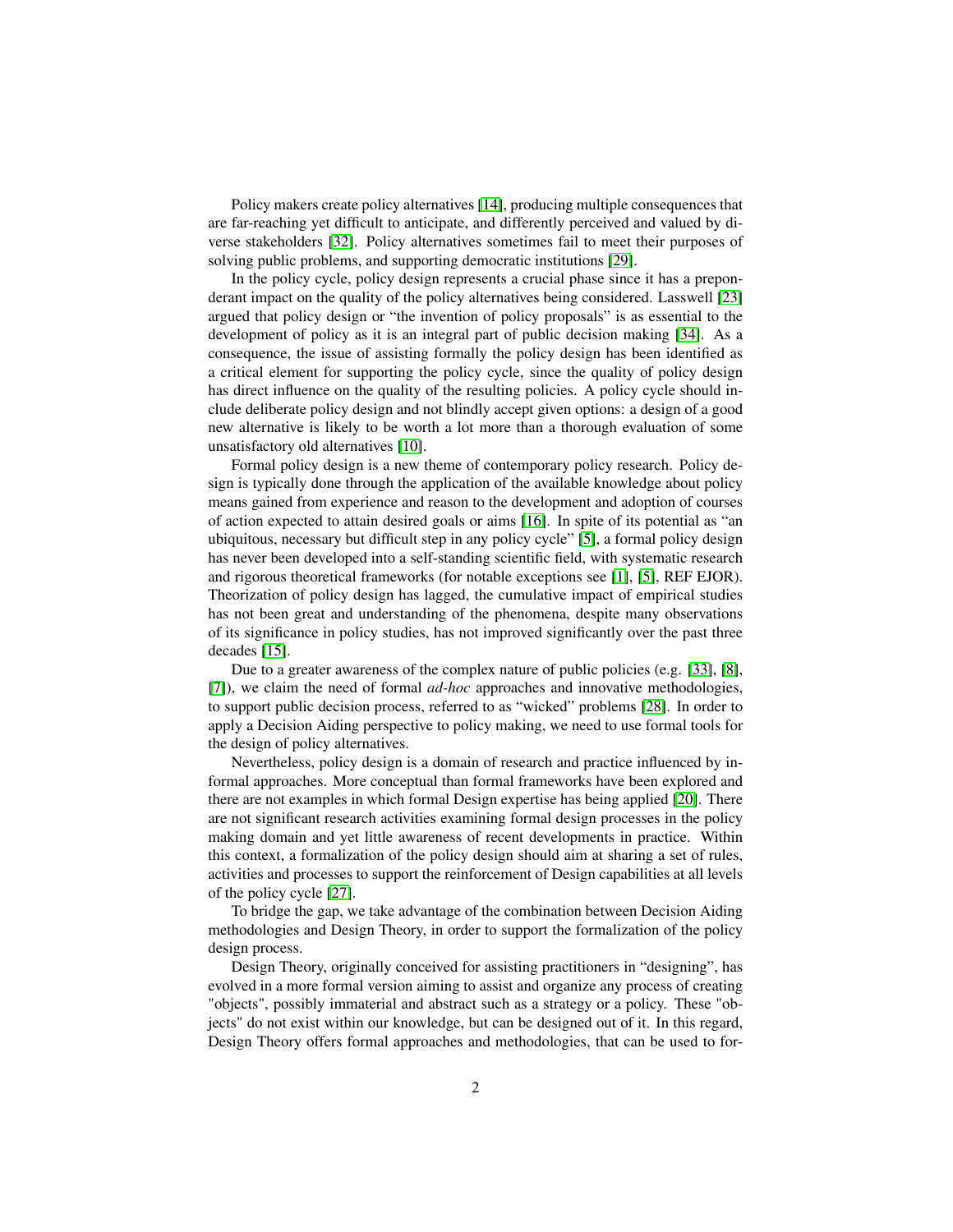malize the design process of different objectives, enabling to formal generate sets of policy alternatives.

Based on these premises, the present work aims at seeking ways in which Design Theory and Decision Theory may assist the policy making process using formal analytic tools. More precisely, we are interested in formalizing the policy design in the domain of the Decision Analysis through the support of phases requiring Design activities.

## References

- <span id="page-2-11"></span>[1] E. R. Alexander. Design in the Decision-Making Process. *Policy Sciences*, 14:279–292, 1982.
- <span id="page-2-5"></span>[2] C. Althaus, P. Bridgman, and G. Davis. *The Australian Policy Handbook*. Allen and Unwin, Sydney, 5th edition, 2013.
- <span id="page-2-6"></span>[3] J. Anderson. *Public policy making*. Praeger Publishing, New York, 1975.
- <span id="page-2-1"></span>[4] T. A. Birkland. *An Introduction to the Policy Process: Theories, Concepts, and Models of Public Policy Making*. M.E. Sharpe, NY, USA, 3rd edition, 2011.
- <span id="page-2-10"></span>[5] D.B. Bobrow. Policy Design: Ubiquitous, Necessary and Difficult. In B. Guy Peters and Jon Pierre, editor, *Handbook of public policy*, pages 75 – 96. SAGE, 2006.
- <span id="page-2-0"></span>[6] C. L. Cochran and E. F. Malone. *Public Policy: Perspectives and Choices*. Mc-Graw Hill, New York, 1995.
- <span id="page-2-2"></span>[7] K. A. Daniell, A. Morton, and D. Ríos Insua. Policy analysis and policy analytics. *Annals of Operations Research*, 236(1):1–13, 2016.
- <span id="page-2-7"></span>[8] G. De Marchi, G. Lucertini, and A. Tsoukiàs. From evidence-based policy making to policy analytics. *Annals of Operations Research*, 236(1):15–38, 2016.
- <span id="page-2-4"></span>[9] W. Dunn. *Public policy analysis: An introduction (2nd ed.)*. Prentice-Hall, Englewood Cliffs, 1994.
- <span id="page-2-9"></span>[10] A. C. Enthoven. Ten practical principles for policy and program analysis. In (eds.) Richard Zeckhauser et al., editor, *Benefit Cost and Policy Analysis*, pages 456–465. Aldine, Chicago, 1975.
- <span id="page-2-8"></span>[11] M. Haasnoot, J. H. Kwakkel, and W. E. Walker. Dynamic adaptive policy pathways : A method for crafting robust decisions for a deeply uncertain world. *Global Environmental Change*, 23(2):485–498, 2013.
- <span id="page-2-3"></span>[12] Lasswell H.D. Key Symbols, Signs and Icons. In Bryson L., Finkelstein L., MacIver R.M., and McKean R., editors, *Symbols and Values: An Initial Study*, pages 77–94. Harper & Bros, New York, 1954.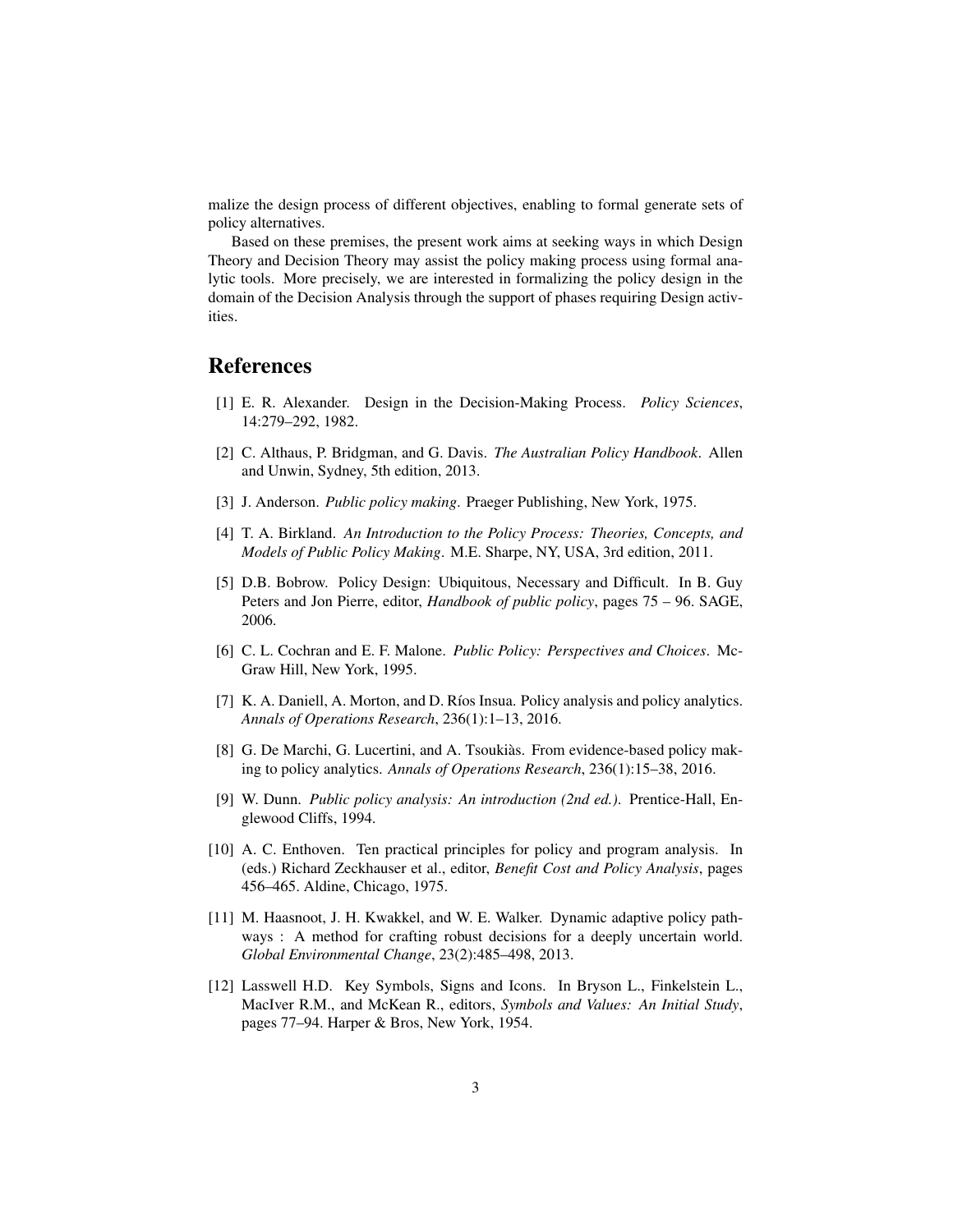- <span id="page-3-6"></span>[13] M. Hill. *The public policy process*. Harlow, England, 1997.
- <span id="page-3-11"></span>[14] M. Howlett. From the 'old' to the 'new' policy design: Design thinking beyond markets and collaborative governance. *Policy Sciences*, 47(3):187–207, 2014.
- <span id="page-3-8"></span>[15] M. Howlett, A. McConnell, and A. Perl. Weaving the Fabric of Public Policies: Comparing and Integrating Contemporary Frameworks for the Study of Policy Processes. *Journal of Comparative Policy Analysis: Research and Practice*, 18(3):273–289, 2015.
- <span id="page-3-12"></span>[16] M. Howlett and J. Rayner. Patching vs Packaging in Policy Formulation: Assessing Policy Portfolio Design. *Politics and Governance*, 1(2):170–182, 2013.
- <span id="page-3-5"></span>[17] W. Jann and K. Wegrich. Theories of the policy cycle. In & M. S. Sidney (Eds.) F. Fischer, G. J. Miller, editor, *Handbook of public policy analysis: Theory, politics and methods*. CRC Press, Boca Raton, 2007.
- <span id="page-3-7"></span>[18] C.O. Jones. *An Introduction to the Study of Public Policy*. Brooks/Cole, Monterey, CA, 1984.
- <span id="page-3-10"></span>[19] R. L. Keeney. *Value -Focused Thinking: A Path to Creative Decision- making*. Harvard University Press, 1996.
- <span id="page-3-14"></span>[20] L. Kimbell. Design in the Time of Policy Problems. *Proceedings of DRS 2016, Design Research Society 50th Anniversary Conference.*, pages 1–14, 2016.
- <span id="page-3-1"></span>[21] H.D. Lasswell. *Who gets what, when and how*. Whittlesey House, New York, 1936.
- <span id="page-3-3"></span>[22] H.D. Lasswell. *The decision process: Seven categories of functional analysis.* Bureau of Governmental Research,College of Business and Public Administration, University of Maryland., 1956.
- <span id="page-3-4"></span>[23] H.D. Lasswell. *A Pre-view of Policy Sciences*. American Elsevier, New York, 1971.
- <span id="page-3-2"></span>[24] M. Moran, M. Rein, and G.E. Goodin. *The Oxford handbook of public policy*. Oxford University Press, Oxford, 2006.
- <span id="page-3-9"></span>[25] E. Ostrom. *Governing the Commons: The Evolution of Institutions for Collective Action*. Cambridge Univ. Press, Cambridge, U. K., 1990.
- <span id="page-3-0"></span>[26] B. G. Peters. *American Public Policy: Promise and Performance*. Chatham House/Seven Rivers, Chappaqua, NY, 1999.
- <span id="page-3-15"></span>[27] G. Raulik-Murphy and G. Cawood. *'National Design Systems' – a tool for policymaking. In , ,*. 2009.
- <span id="page-3-13"></span>[28] H. Rittel and M. Webber. Dilemmas in a general theory of planning. *Policy Sciences*, pages 155–159, 1973.